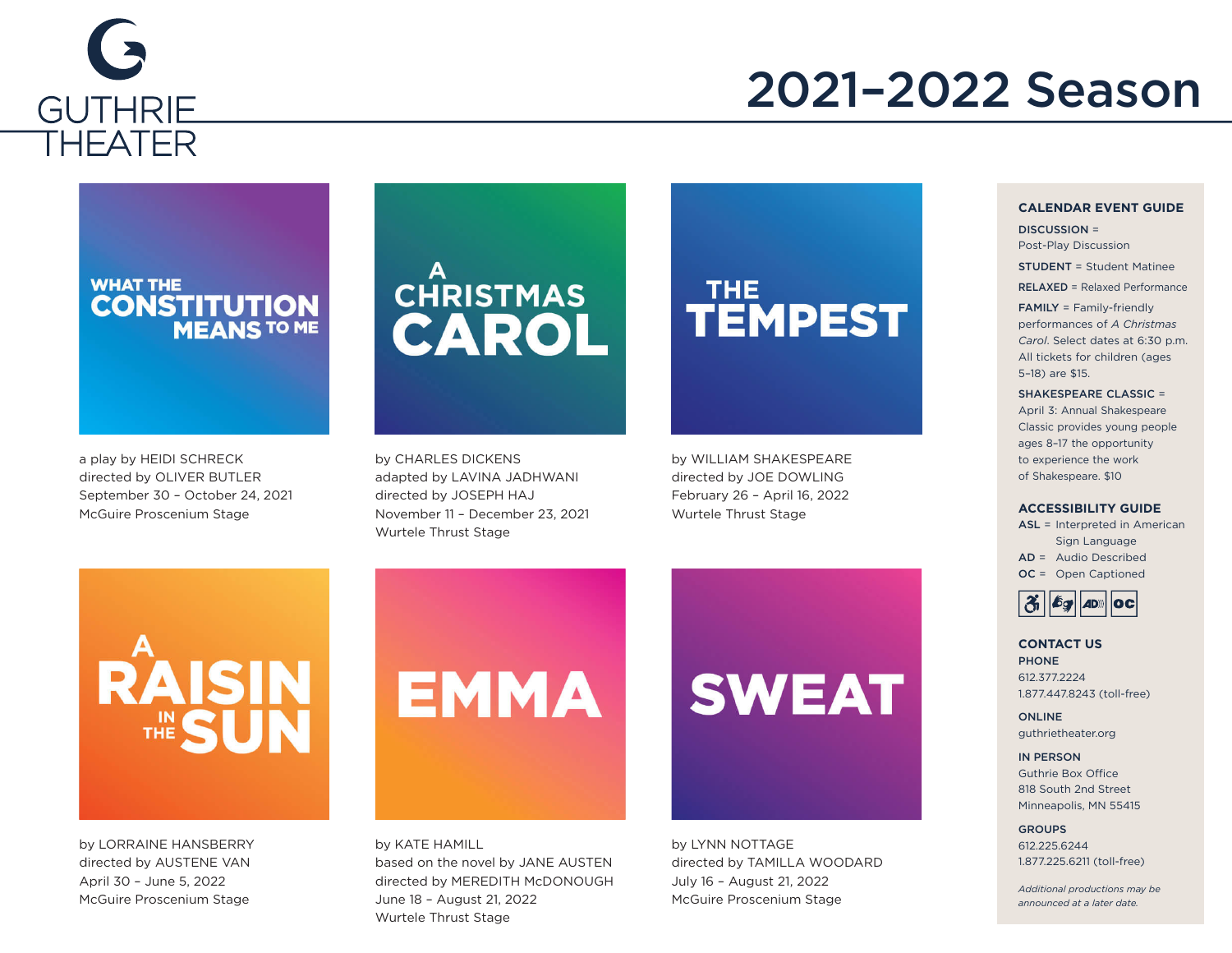

### September 2021

| <b>SUNDAY</b> | <b>MONDAY</b>  | <b>TUESDAY</b> | <b>WEDNESDAY</b> | <b>THURSDAY</b>                           | <b>FRIDAY</b> | <b>SATURDAY</b>        |
|---------------|----------------|----------------|------------------|-------------------------------------------|---------------|------------------------|
|               |                |                | $\mathbf 1$      | $\overline{2}$                            | 3             | $\overline{4}$         |
| 5             | $6\phantom{a}$ | $\overline{7}$ | 8                | 9                                         | 10            | ${\bf 11}$             |
| 12            | 13             | 14             | 15               | <b>16</b>                                 | 17            | 18                     |
| 19            | 20             | 21             | 22               | 23                                        | 24            | 25                     |
| 26            | 27             | 28             | 29               | 30<br>7:30 Constitution<br><b>PREVIEW</b> |               | <b>UPDATED 3/23/22</b> |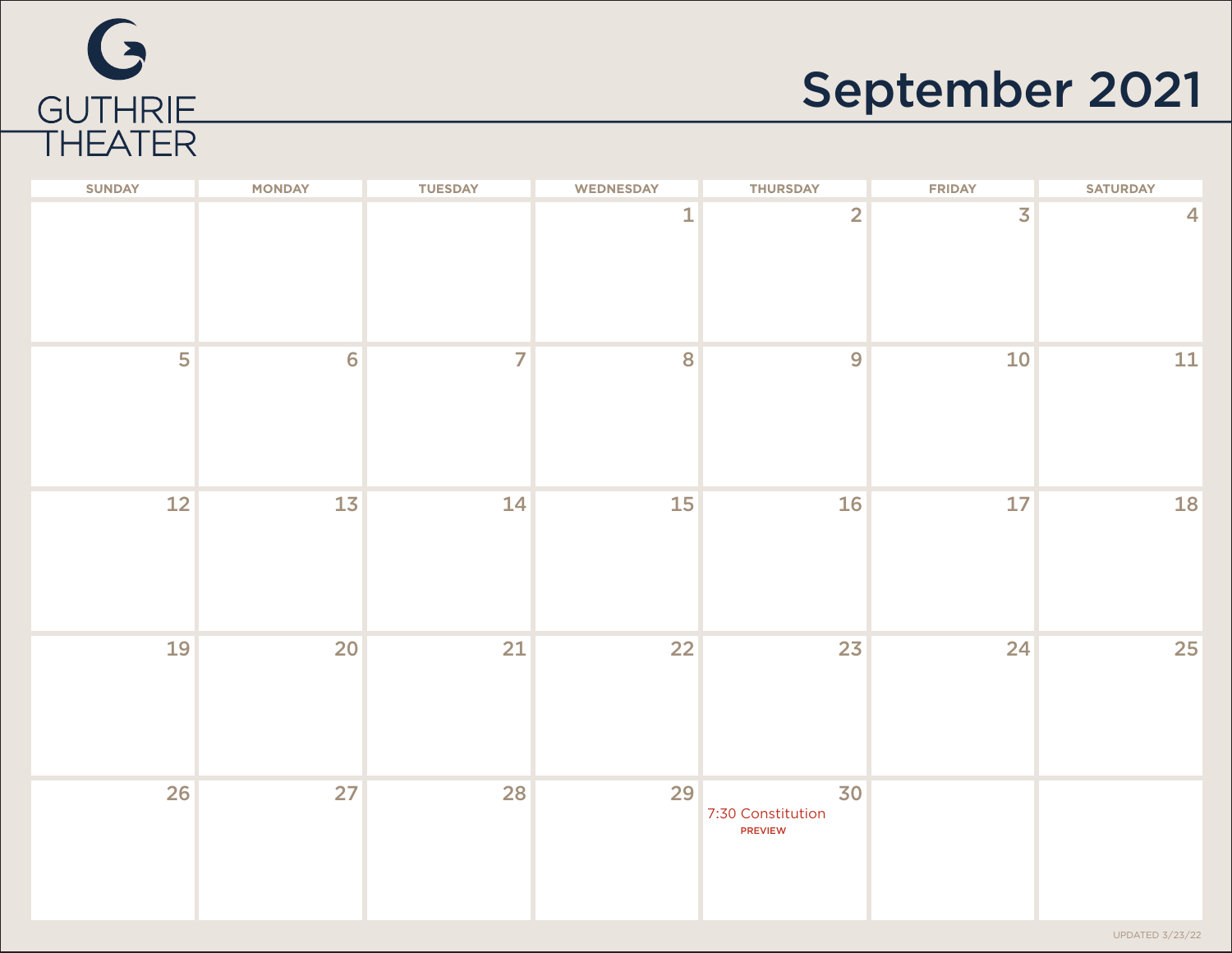

#### October 2021

| <b>SUNDAY</b>                                                  | <b>MONDAY</b> | <b>TUESDAY</b>                           | <b>WEDNESDAY</b>                         | <b>THURSDAY</b>         | <b>FRIDAY</b>                            | <b>SATURDAY</b>                                                            |
|----------------------------------------------------------------|---------------|------------------------------------------|------------------------------------------|-------------------------|------------------------------------------|----------------------------------------------------------------------------|
|                                                                |               |                                          |                                          |                         | 1<br>7:30 Constitution<br><b>PREVIEW</b> | 1:00 Constitution<br><b>PREVIEW</b><br>7:30 Constitution<br><b>PREVIEW</b> |
| $\overline{\mathbf{3}}$<br>7:00 Constitution<br><b>PREVIEW</b> | 4             | 5<br>7:30 Constitution<br><b>PREVIEW</b> | 6<br>7:30 Constitution<br><b>OPENING</b> | 7<br>7:30 Constitution  | 8<br>7:30 Constitution                   | 9<br>1:00 Constitution<br>7:30 Constitution                                |
| 10<br>7:00 Constitution                                        | 11            | 12<br>7:30 Constitution                  | 13<br>7:30 Constitution                  | 14<br>7:30 Constitution | 15<br>7:30 Constitution<br>(ASL/AD/OC)   | 16<br>1:00 Constitution<br>7:30 Constitution                               |
| 17<br>1:00 Constitution<br>7:00 Constitution                   | 18            | 19<br>7:30 Constitution                  | 20<br>7:30 Constitution                  | 21<br>7:30 Constitution | 22<br>7:30 Constitution                  | 23<br>1:00 Constitution<br>(ASL/AD)<br>7:30 Constitution                   |
| 24<br>1:00 Constitution (oc)<br><b>FINAL</b>                   | 25            | 26                                       | 27                                       | 28                      | 29                                       | 30                                                                         |
| 31                                                             |               |                                          |                                          |                         |                                          |                                                                            |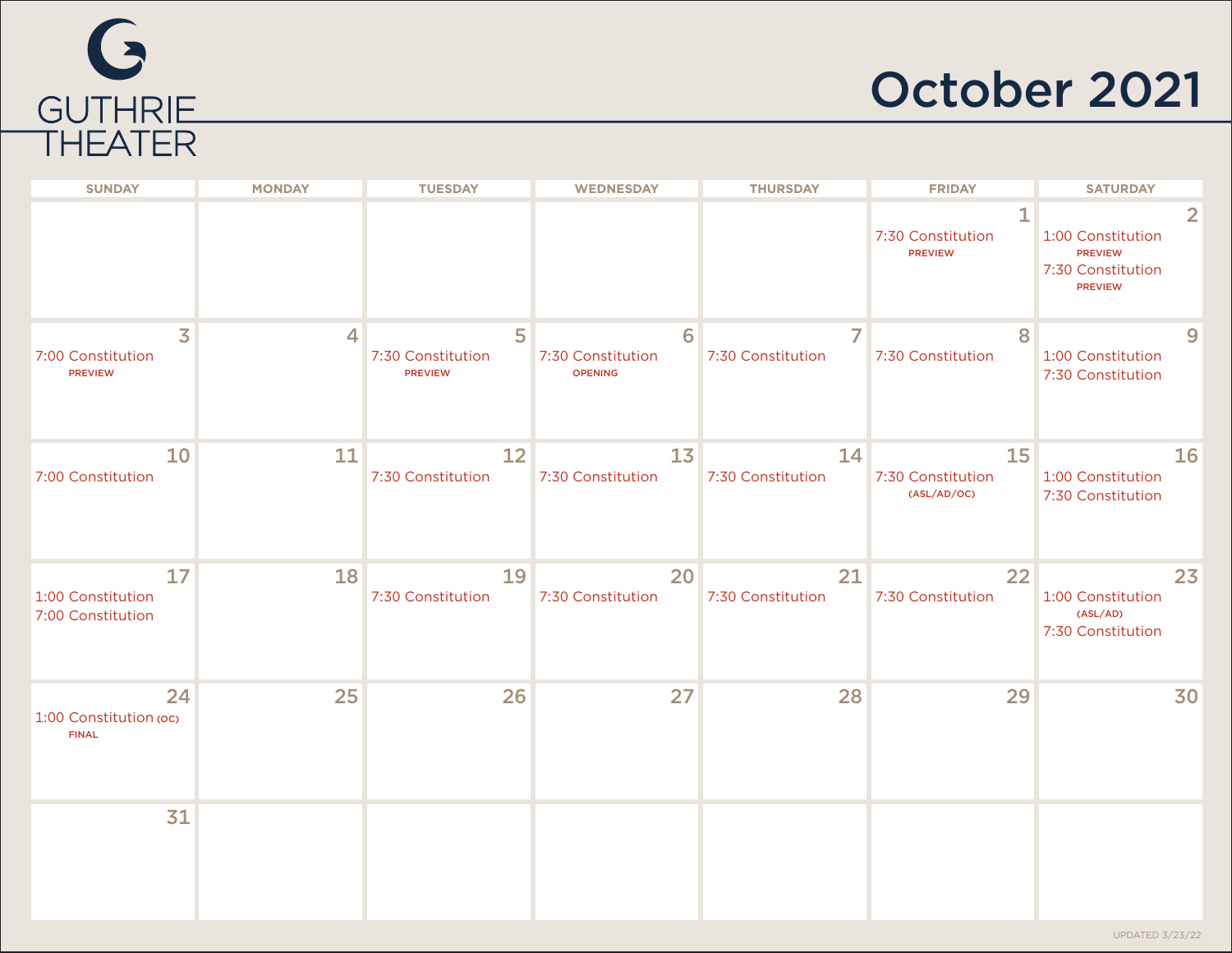# G GUTHRIE<br>THEATER

### November 2021

| <b>SUNDAY</b>                       | <b>MONDAY</b> | <b>TUESDAY</b>          | <b>WEDNESDAY</b>        | <b>THURSDAY</b>          | <b>FRIDAY</b>                  | <b>SATURDAY</b>                         |
|-------------------------------------|---------------|-------------------------|-------------------------|--------------------------|--------------------------------|-----------------------------------------|
|                                     | $\mathbf{1}$  | $\overline{2}$          | $\overline{\mathbf{3}}$ | $\overline{4}$           | 5                              | 6                                       |
| $\overline{7}$                      | 8             | 9                       | 10                      | 11<br>7:30 Carol PREVIEW | 12<br>7:30 Carol OPENING       | 13<br>7:30 Carol                        |
| 14<br>1:00 Carol<br>7:00 Carol      | 15            | 16<br>6:30 Carol FAMILY | 17<br>6:30 Carol FAMILY | 18<br>7:30 Carol         | 19<br>7:30 Carol               | 20<br>1:00 Carol (ASL/AD)<br>7:30 Carol |
| 21<br>7:00 Carol                    | 22            | 23<br>7:30 Carol        | 24<br>7:30 Carol        | 25                       | 26<br>1:00 Carol<br>7:30 Carol | 27<br>1:00 Carol<br>7:30 Carol          |
| 28<br>1:00 Carol (oc)<br>7:00 Carol | 29            | 30<br>6:30 Carol FAMILY |                         |                          |                                |                                         |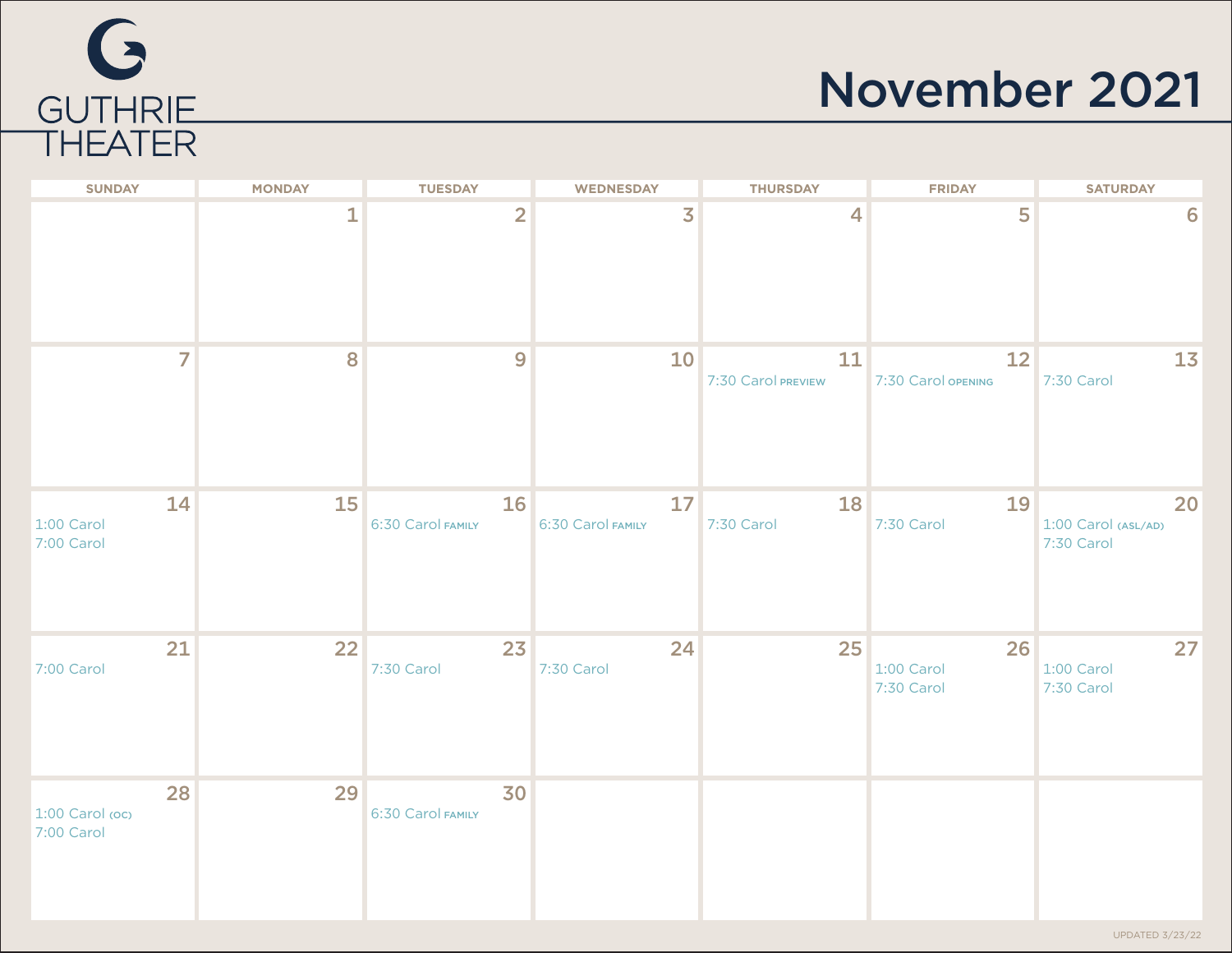

#### December 2021

| <b>SUNDAY</b>                  | <b>MONDAY</b> | <b>TUESDAY</b>        | <b>WEDNESDAY</b>               | <b>THURSDAY</b>                       | <b>FRIDAY</b>                | <b>SATURDAY</b>                       |
|--------------------------------|---------------|-----------------------|--------------------------------|---------------------------------------|------------------------------|---------------------------------------|
|                                |               |                       | 1<br>6:30 Carol FAMILY         | $\overline{2}$<br>7:30 Carol (ASL/AD) | $\overline{3}$<br>7:30 Carol | 4<br>1:00 Carol<br>7:30 Carol         |
| 5<br>1:00 Carol RELAXED        | 6             | 7<br>7:30 Kevin Kling | 8<br>7:30 Carol                | 9<br>7:30 Carol                       | 10<br>7:30 Carol             | 11<br>1:00 Carol<br>7:30 Carol        |
| 12<br>1:00 Carol<br>7:00 Carol | 13            | 14<br>7:30 Carol (oc) | 15<br>7:30 Carol               | 16<br>7:30 Carol                      | 17<br>7:30 Carol             | <b>18</b><br>1:00 Carol<br>7:30 Carol |
| 19<br>1:00 Carol<br>7:00 Carol | 20            | 21<br>7:30 Carol      | 22<br>1:00 Carol<br>7:30 Carol | 23<br>1:00 Carol<br>7:30 Carol FINAL  | 24                           | 25                                    |
| 26                             | 27            | 28                    | 29                             | 30                                    | 31                           |                                       |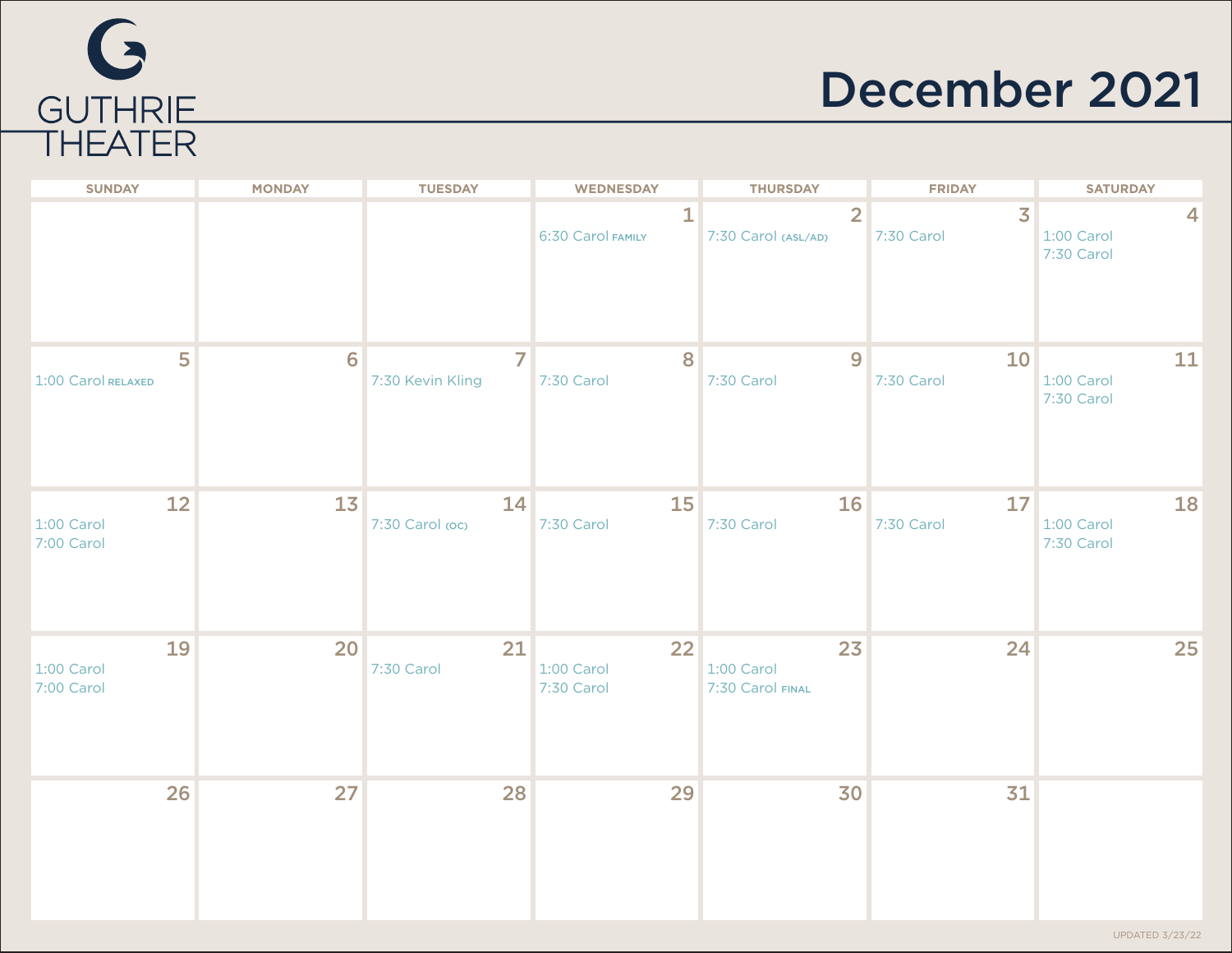

### January 2022

| $\overline{2}$<br>$\overline{3}$<br>5<br>$\overline{7}$<br>$\overline{\mathbf{4}}$<br>$6\phantom{a}$<br>8<br>12<br>9<br>10<br>$11\,$<br>13<br>14<br>16<br>18<br>$17\,$<br>19<br>21<br>20<br>23<br>24<br>25<br>26<br>27<br>28<br>30<br>31 | <b>SUNDAY</b> | <b>MONDAY</b> | <b>TUESDAY</b> | WEDNESDAY | <b>THURSDAY</b> | <b>FRIDAY</b> | <b>SATURDAY</b> |
|------------------------------------------------------------------------------------------------------------------------------------------------------------------------------------------------------------------------------------------|---------------|---------------|----------------|-----------|-----------------|---------------|-----------------|
| 15<br>22<br>29                                                                                                                                                                                                                           |               |               |                |           |                 |               | $\mathbf{1}$    |
|                                                                                                                                                                                                                                          |               |               |                |           |                 |               |                 |
|                                                                                                                                                                                                                                          |               |               |                |           |                 |               |                 |
|                                                                                                                                                                                                                                          |               |               |                |           |                 |               |                 |
|                                                                                                                                                                                                                                          |               |               |                |           |                 |               |                 |
|                                                                                                                                                                                                                                          |               |               |                |           |                 |               |                 |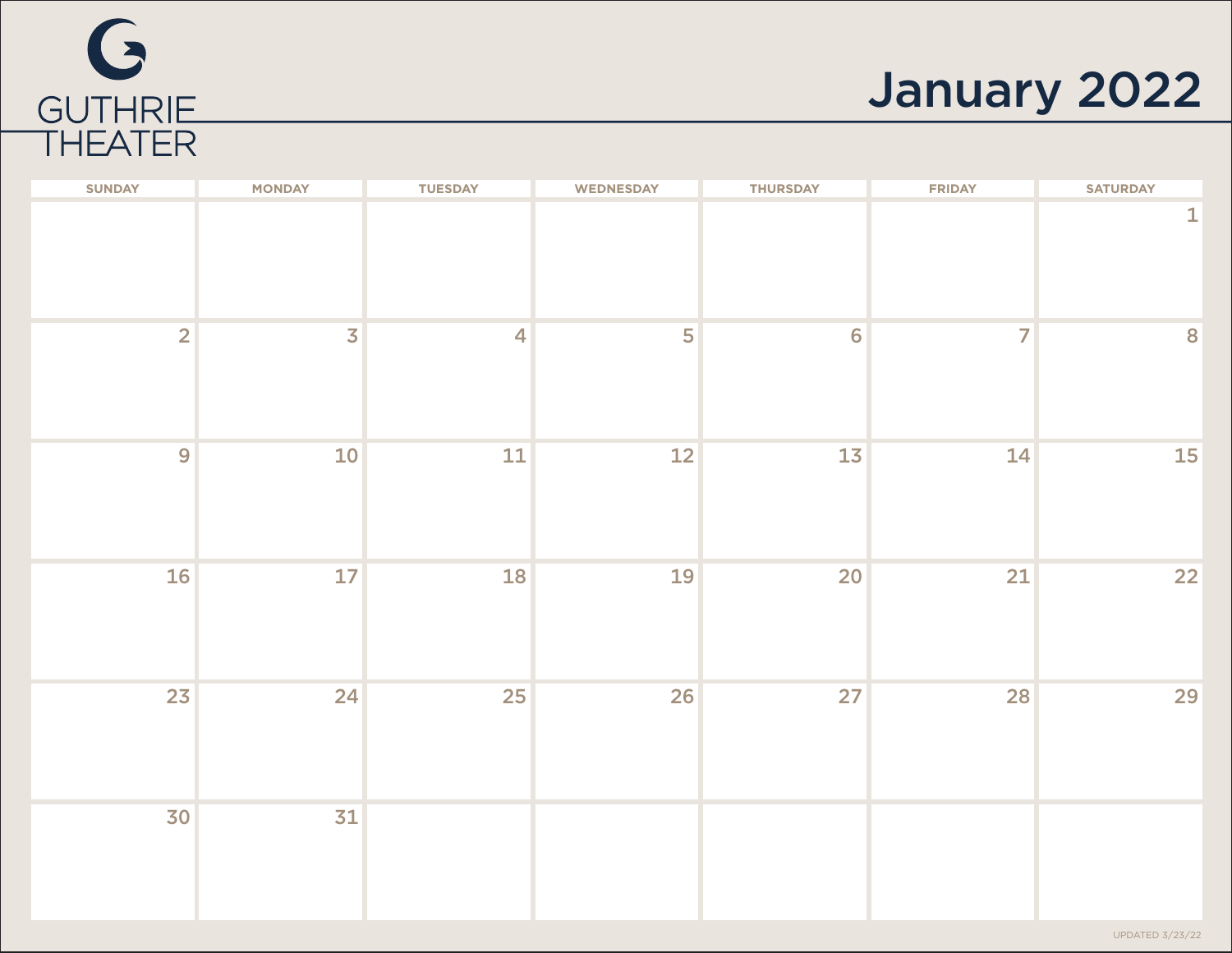

### February 2022

| <b>SUNDAY</b>              | <b>MONDAY</b>  | <b>TUESDAY</b> | WEDNESDAY      | <b>THURSDAY</b>         | <b>FRIDAY</b>  | <b>SATURDAY</b>            |
|----------------------------|----------------|----------------|----------------|-------------------------|----------------|----------------------------|
|                            |                | $\mathbf{1}$   | $\overline{2}$ | $\overline{\mathbf{3}}$ | $\overline{4}$ | 5                          |
| $6\phantom{a}$             | $\overline{7}$ | 8              | 9              | 10                      | 11             | 12                         |
| 13                         | 14             | 15             | 16             | $17$                    | 18             | 19                         |
| 20 <sup>°</sup>            | 21             | 22             | 23             | 24                      | 25             | 26<br>7:30 Tempest PREVIEW |
| 27<br>7:00 Tempest PREVIEW | 28             |                |                |                         |                |                            |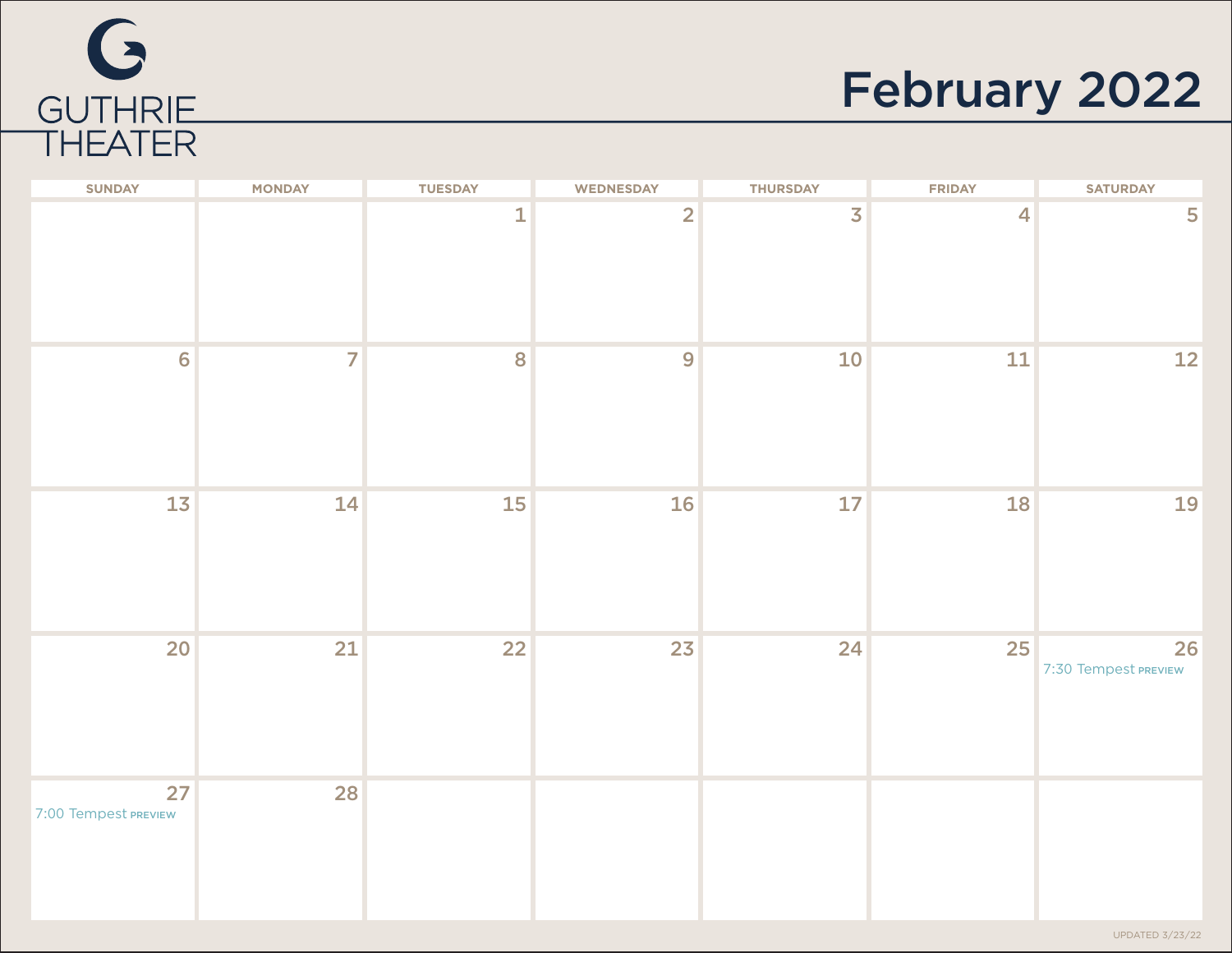# G GUTHRIE<br>THEATER

### March 2022

| <b>SUNDAY</b>                                 | <b>MONDAY</b> | <b>TUESDAY</b>                            | <b>WEDNESDAY</b>                       | <b>THURSDAY</b>                                 | <b>FRIDAY</b>                                    | <b>SATURDAY</b>                               |
|-----------------------------------------------|---------------|-------------------------------------------|----------------------------------------|-------------------------------------------------|--------------------------------------------------|-----------------------------------------------|
|                                               |               | $\mathbf{1}$<br>7:30 Tempest PREVIEW      | $\overline{2}$<br>7:30 Tempest PREVIEW | $\overline{\mathbf{3}}$<br>7:30 Tempest PREVIEW | $\overline{\mathcal{A}}$<br>7:30 Tempest OPENING | 5<br>7:30 Tempest                             |
| 6<br>1:00 Tempest DISCUSSION<br>7:00 Tempest  | 7             | 8<br>7:30 Tempest DISCUSSION 7:30 Tempest | 9                                      | 10<br>7:30 Tempest                              | 11<br>7:30 Tempest                               | 12<br>1:00 Tempest<br>7:30 Tempest            |
| 13<br>1:00 Tempest DISCUSSION<br>7:00 Tempest | 14            | 15<br>7:30 Tempest                        | 16<br>1:00 Tempest<br>7:30 Tempest     | 17<br>7:30 Tempest                              | 18<br>7:30 Tempest                               | 19<br>1:00 Tempest DISCUSSION<br>7:30 Tempest |
| 20<br>1:00 Tempest (oc)                       | 21            | 22<br>10:30 Tempest STUDENT               | 23<br>10:30 Tempest STUDENT            | 24                                              | 25<br>7:30 Tempest (AD/OC)                       | 26<br>1:00 Tempest (oc)<br>7:30 Tempest       |
| 27<br>1:00 Tempest (oc)<br><b>RELAXED</b>     | 28            | 29<br>7:30 Tempest                        | 30<br>7:30 Tempest                     | 31<br>7:30 Tempest                              |                                                  |                                               |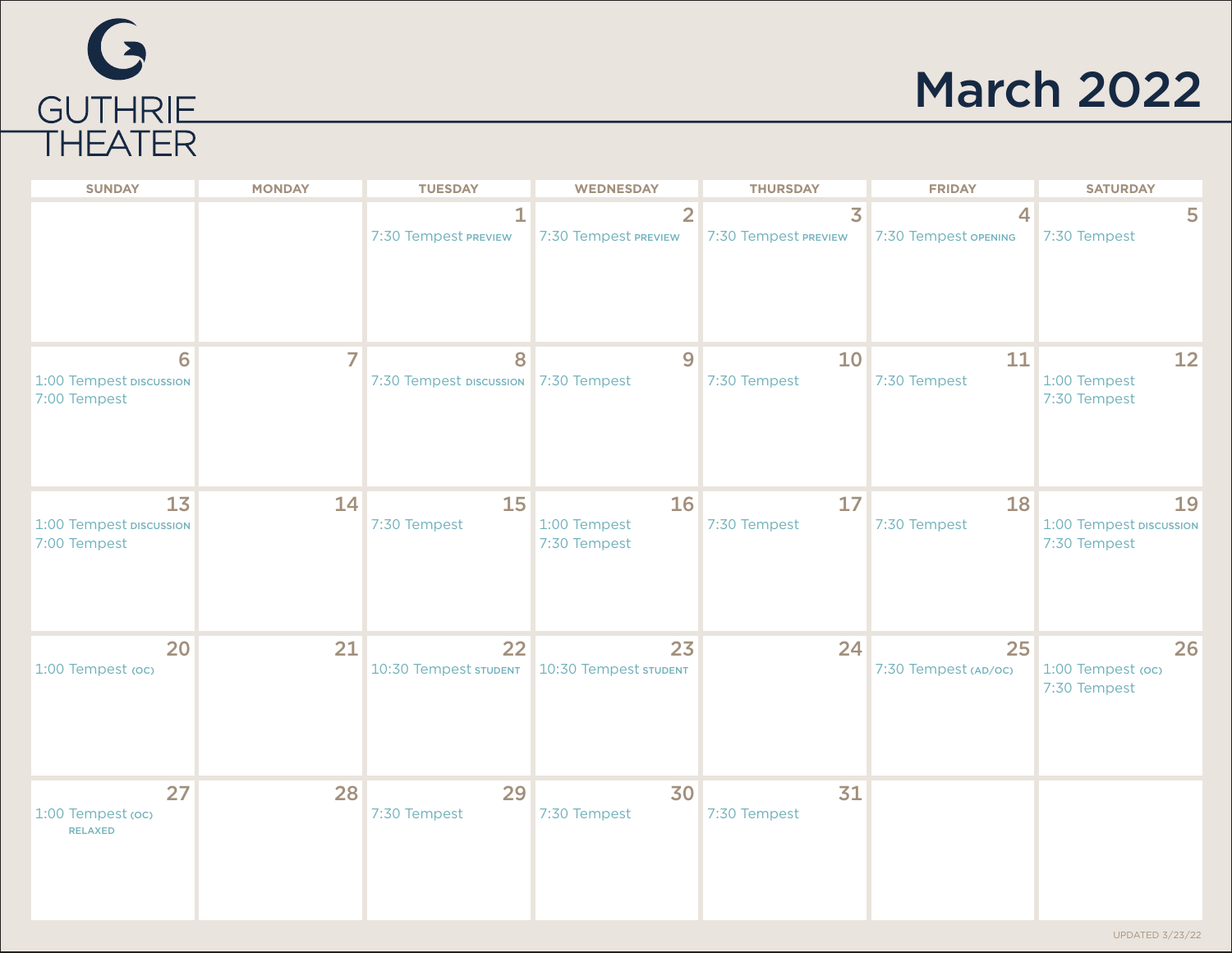

April 2022

| <b>SUNDAY</b>                                                              | <b>MONDAY</b>  | <b>TUESDAY</b>                                | <b>WEDNESDAY</b>           | <b>THURSDAY</b>                          | <b>FRIDAY</b>                | <b>SATURDAY</b>                                                              |
|----------------------------------------------------------------------------|----------------|-----------------------------------------------|----------------------------|------------------------------------------|------------------------------|------------------------------------------------------------------------------|
|                                                                            |                |                                               |                            |                                          | $\mathbf{1}$<br>7:30 Tempest | $\overline{2}$<br>1:00 Tempest (ASL/AD)<br><b>DISCUSSION</b><br>7:30 Tempest |
| $\overline{\mathbf{3}}$<br>1:00 Tempest (oc)<br><b>SHAKESPEARE CLASSIC</b> | $\overline{4}$ | 5                                             | 6<br>10:30 Tempest STUDENT | 7<br>7:30 Tempest                        | 8<br>7:30 Tempest (ASL)      | 9<br>1:00 Tempest<br>7:30 Tempest                                            |
| 10<br>7:00 Tempest                                                         | 11             | 12<br>10:30 Tempest STUDENT 1:00 Tempest (OC) | 13                         | 14<br>10:30 Tempest STUDENT 7:30 Tempest | <b>15</b>                    | 16<br>7:30 Tempest FINAL                                                     |
| 17                                                                         | <b>18</b>      | 19                                            | 20                         | 21                                       | 22                           | 23                                                                           |
| 24                                                                         | 25             | 26                                            | 27                         | 28                                       | 29                           | 30<br>7:30 Raisin PREVIEW                                                    |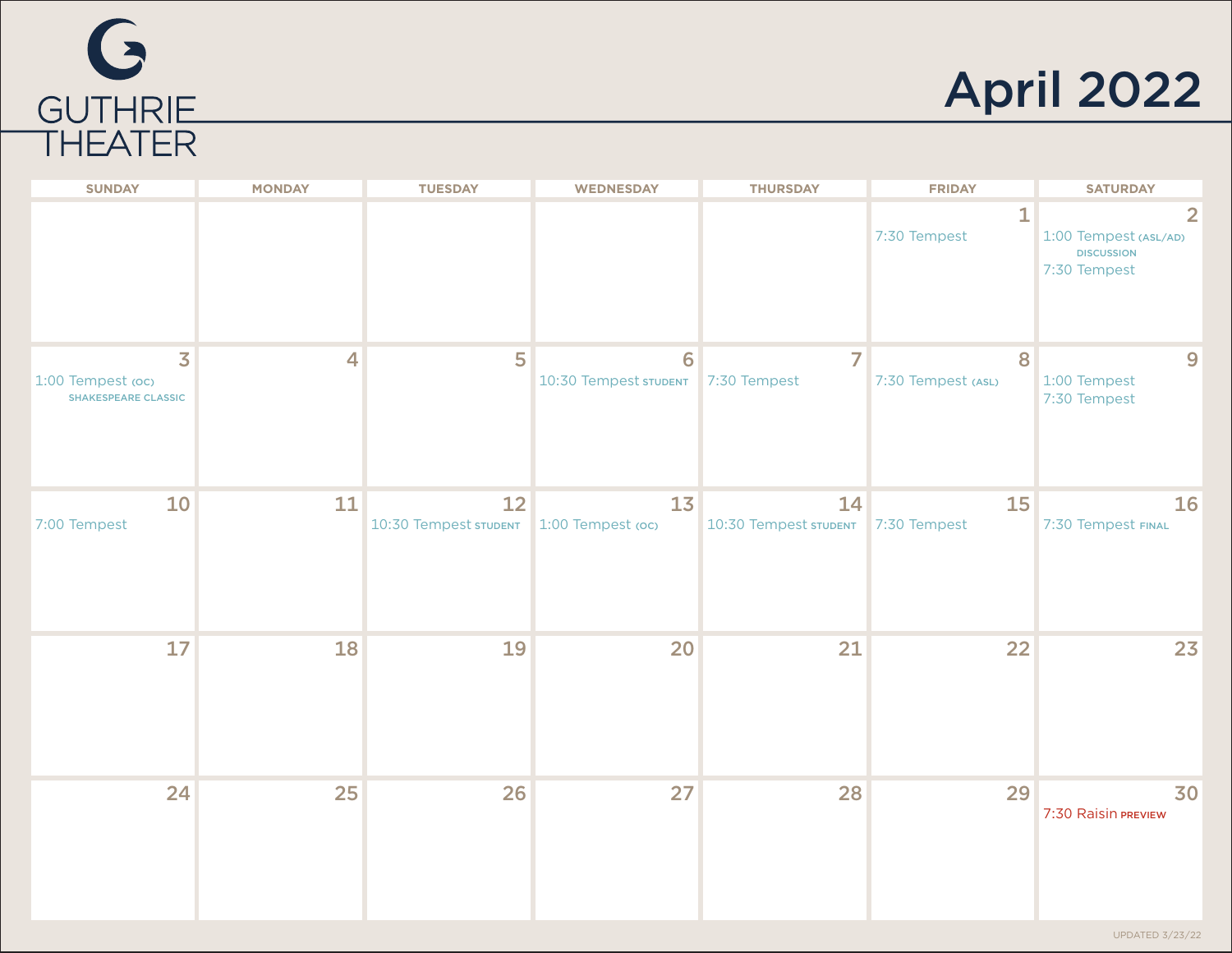# G GUTHRIE

#### May 2022

| <b>SUNDAY</b>                               | <b>MONDAY</b>  | <b>TUESDAY</b>                        | <b>WEDNESDAY</b>         | <b>THURSDAY</b>          | <b>FRIDAY</b>            | <b>SATURDAY</b>                                                |
|---------------------------------------------|----------------|---------------------------------------|--------------------------|--------------------------|--------------------------|----------------------------------------------------------------|
| 7:00 Raisin PREVIEW                         | $\overline{2}$ | $\overline{3}$<br>7:30 Raisin PREVIEW | 4<br>7:30 Raisin PREVIEW | 5<br>7:30 Raisin PREVIEW | 6<br>7:30 Raisin OPENING | 7:30 Raisin                                                    |
| 8<br>1:00 Raisin piscussion                 | 9              | 10<br>10:30 Raisin                    | 11<br>10:30 Raisin       | 12<br>10:30 Raisin       | 13<br>7:30 Raisin        | 14<br>1:00 Raisin<br>7:30 Raisin                               |
| 15<br>1:00 Raisin DISCUSSION<br>7:00 Raisin | 16             | 17<br>7:30 Raisin piscussion          | 18<br>1:00 Raisin        | 19<br>7:30 Raisin        | 20<br>7:30 Raisin        | 21<br>1:00 Raisin (oc)<br>7:30 Raisin                          |
| 22<br>1:00 Raisin (oc)<br>7:00 Raisin       | 23             | 24<br>7:30 Raisin                     | 25<br>7:30 Raisin        | 26<br>7:30 Raisin        | 27<br>7:30 Raisin        | 28<br>1:00 Raisin (ASL/AD)<br><b>DISCUSSION</b><br>7:30 Raisin |
| 29                                          | 30             | 31<br>7:30 Raisin                     |                          |                          |                          |                                                                |

UPDATED 3/23/22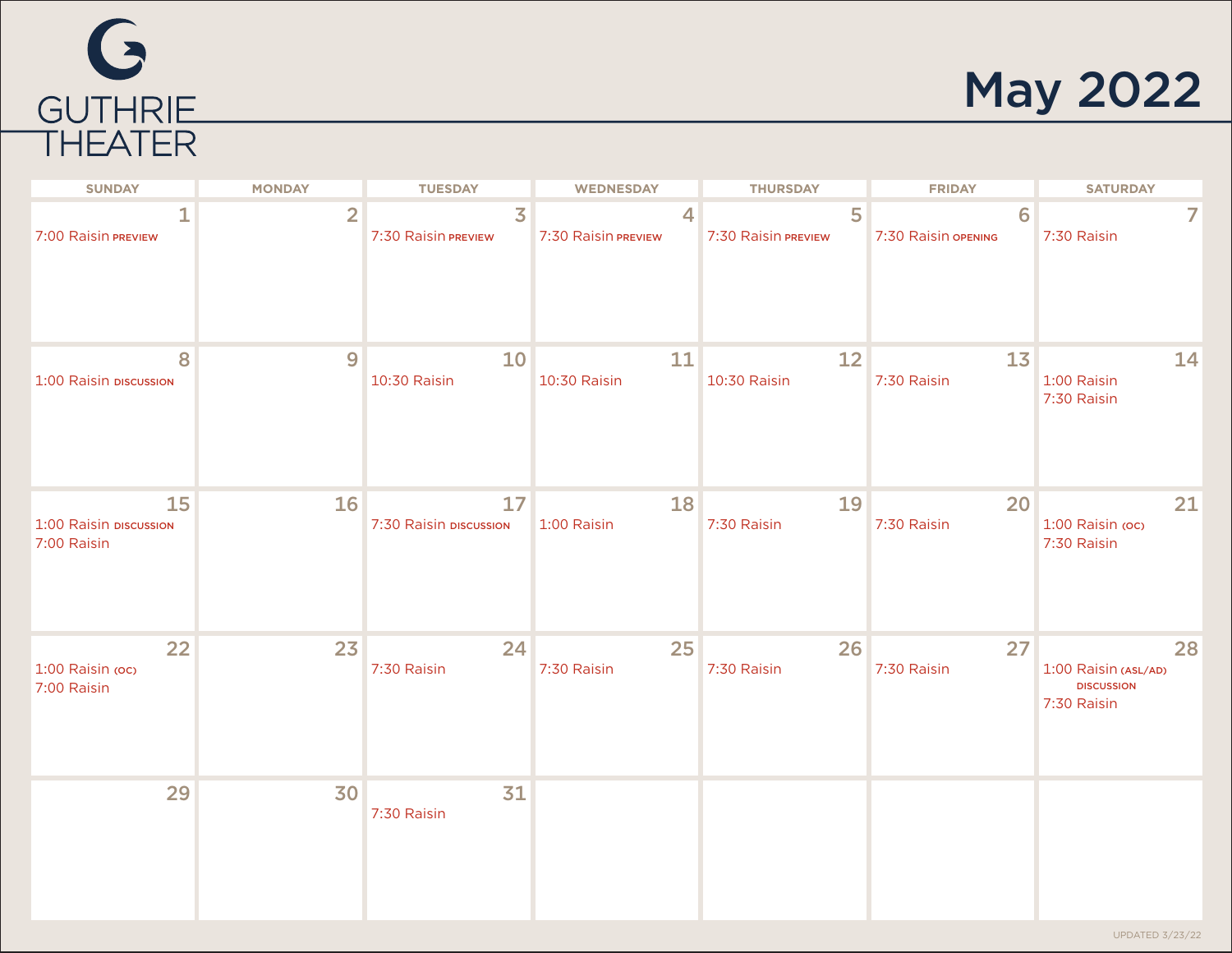

#### June 2022

| <b>SUNDAY</b>                           | <b>MONDAY</b> | <b>TUESDAY</b>             | <b>WEDNESDAY</b>                     | <b>THURSDAY</b>               | <b>FRIDAY</b>                                      | <b>SATURDAY</b>                       |
|-----------------------------------------|---------------|----------------------------|--------------------------------------|-------------------------------|----------------------------------------------------|---------------------------------------|
|                                         |               |                            | 1<br>1:00 Raisin (oc)<br>7:30 Raisin | $\overline{2}$<br>7:30 Raisin | $\overline{\mathbf{3}}$<br>7:30 Raisin (ASL/AD/OC) | 1:00 Raisin piscussion<br>7:30 Raisin |
| 5<br>7:00 Raisin FINAL                  | 6             | 7                          | 8                                    | 9                             | 10                                                 | 11                                    |
| 12                                      | 13            | 14                         | 15                                   | 16                            | 17                                                 | 18<br>7:30 Emma PREVIEW               |
| 19<br>7:00 Emma PREVIEW                 | 20            | 21<br>7:30 Emma PREVIEW    | 22<br>7:30 Emma PREVIEW              | 23<br>7:30 Emma PREVIEW       | 24<br>7:30 Emma OPENING                            | 25<br>7:30 Emma                       |
| 26<br>1:00 Emma piscussion<br>7:00 Emma | 27            | 28<br>7:30 Emma piscussion | 29<br>$1:00$ Emma (oc)<br>7:30 Emma  | 30<br>7:30 Emma               |                                                    |                                       |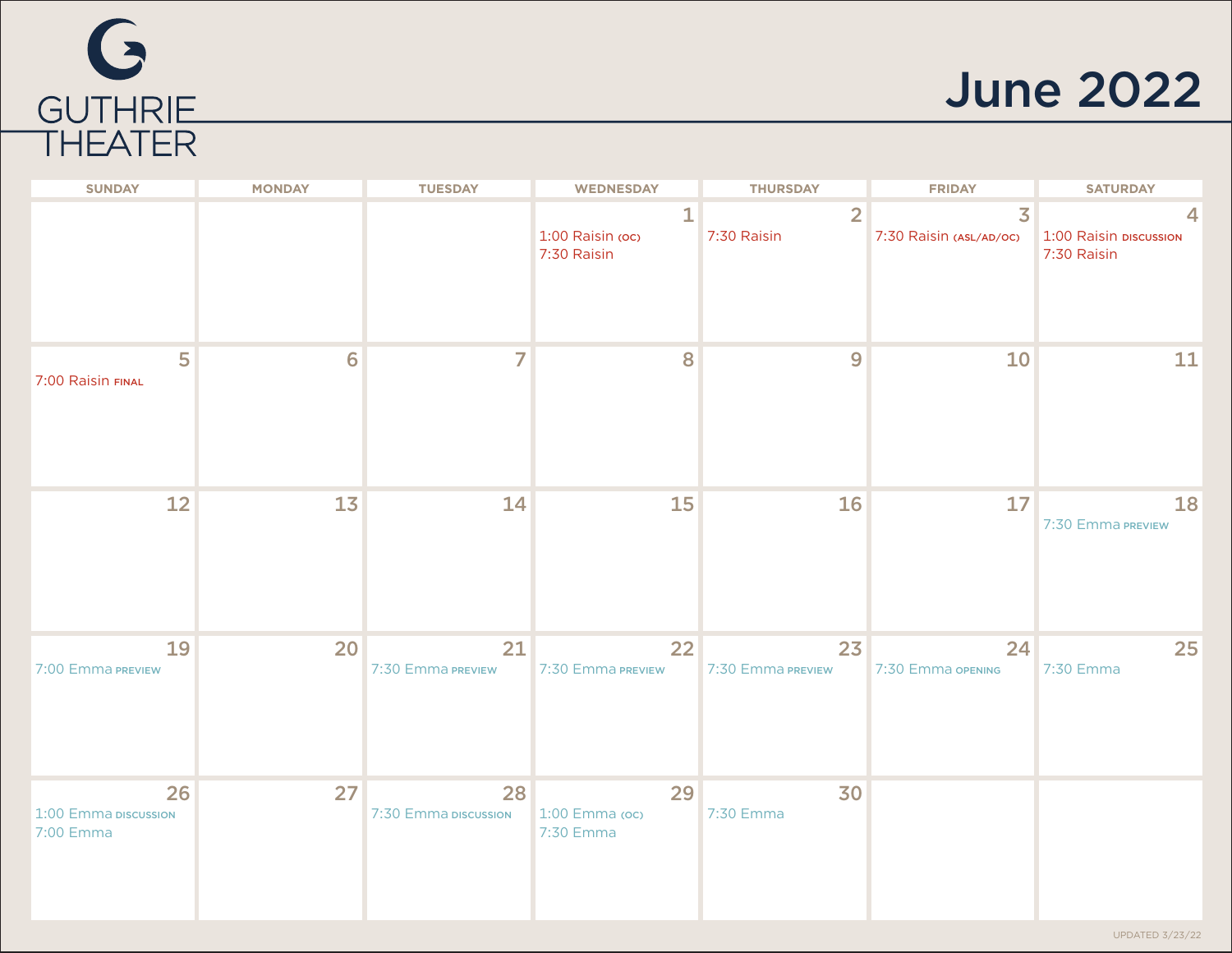

July 2022

| <b>SUNDAY</b>                                                       | <b>MONDAY</b> | <b>TUESDAY</b>                           | <b>WEDNESDAY</b>                      | <b>THURSDAY</b>                       | <b>FRIDAY</b>                               | <b>SATURDAY</b>                                                                        |
|---------------------------------------------------------------------|---------------|------------------------------------------|---------------------------------------|---------------------------------------|---------------------------------------------|----------------------------------------------------------------------------------------|
|                                                                     |               |                                          |                                       |                                       | 1<br>7:30 Emma                              | $\overline{2}$<br>1:00 Emma<br>7:30 Emma                                               |
| $\overline{\mathbf{3}}$<br>1:00 Emma piscussion                     | 4             | 5<br>7:30 Emma                           | 6<br>1:00 Emma<br>7:30 Emma           | 7<br>7:30 Emma                        | 8<br>7:30 Emma                              | $\overline{9}$<br>1:00 Emma DISCUSSION<br>7:30 Emma                                    |
| 10<br>7:00 Emma                                                     | 11            | 12<br>7:30 Emma                          | 1 <sub>3</sub><br>7:30 Emma           | 14<br>7:30 Emma                       | 15<br>7:30 Emma (AD/OC)                     | 16<br>1:00 Emma<br>7:30 Emma<br>7:30 Sweat PREVIEW                                     |
| 17<br>1:00 Emma (oc)<br>7:00 Emma<br>7:00 Sweat PREVIEW             | 18            | 19<br>7:30 Emma<br>7:30 Sweat PREVIEW    | 20<br>7:30 Emma<br>7:30 Sweat PREVIEW | 21<br>7:30 Emma<br>7:30 Sweat PREVIEW | 22<br>7:30 Emma (ASL)<br>7:30 Sweat opENING | 23<br>1:00 Emma (oc)<br>7:30 Emma<br>7:30 Sweat                                        |
| 24<br>1:00 Emma (OC) RELAXED<br>7:00 Sweat                          | 25            | 26<br>7:30 Emma<br>7:30 Sweat DISCUSSION | 27<br>7:30 Emma<br>7:30 Sweat         | 28<br>7:30 Emma<br>7:30 Sweat         | 29<br>7:30 Emma<br>7:30 Sweat               | 30<br>1:00 Emma (ASL/AD)<br><b>DISCUSSION</b><br>1:00 Sweat<br>7:30 Emma<br>7:30 Sweat |
| 31<br>1:00 Emma<br>1:00 Sweat DISCUSSION<br>7:00 Emma<br>7:00 Sweat |               |                                          |                                       |                                       |                                             |                                                                                        |